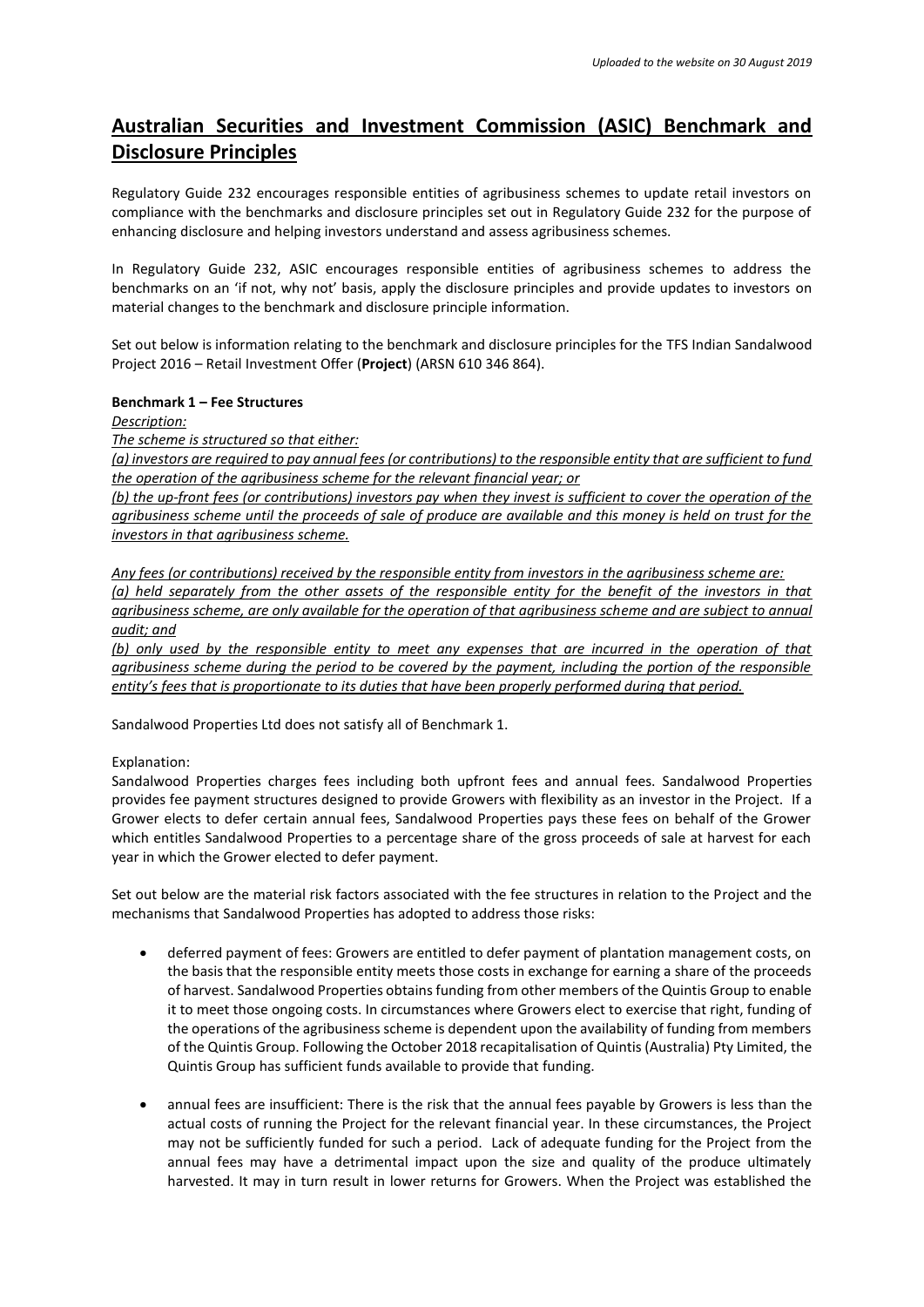annual fee for the Project was set taking into account forestry practices at the time, market rates for forestry service providers both at the time as well as projected market rates, specialist advice from forestry experts and advice from its experienced management team. Further, the annual fee increases each year of the Project by a fixed price escalation of 3% to account for inflation; and

- working capital requirements for harvesting and processing: The costs of harvesting and processing the Sandalwood trees are expected to be funded from the gross proceeds of sale at harvest. Growers pay a fee, currently estimated to be approximately \$16,000 (plus GST) per hectare, to cover these costs, which is deducted from their gross proceeds of sale at harvest. As this fee is received by the responsible entity after the harvesting and processing, the responsible entity must ensure that it has sufficient working capital to meet the expenses associated with harvesting and processing the Sandalwood trees. Sandalwood Properties anticipates that it will have access to sufficient working capital to fund the costs of harvesting and processing by virtue of:
	- o finance for the costs of harvesting and processing from the purchasers of the Sandalwood products - purchase arrangements can provide for the funding of harvesting and processing by the purchaser of the products; and
	- o the annual fees received for the Project -these fees are the same each year (subject to indexing and differences resulting from the number of annual fee deferrals), and can potentially be available to assist with the harvesting and processing operations.

To the extent that the costs of harvesting and processing cannot be met from the working capital sources outlined above, Sandalwood Properties would rely on funding from other sources to meet these costs including funding from within the Quintis Group. The Quintis Group currently has sufficient funds available to meet those costs. Whilst Sandalwood Properties expects that the above funding sources will be sufficient to meet the costs of harvesting and processing the Sandalwood trees, Sandalwood Properties cannot guarantee that it will have sufficient working capital to meet these costs.

Sandalwood Properties considers that, based on past payment history, it charges fees that are sufficient to cover most of the expenses relating to the Project over its life cycle.

The annual fee was calculated based on the reasonably expected costs of operating the Project. Fees were calculated based upon Sandalwood Properties' experience operating agribusiness schemes focussing on Sandalwood. The annual fee is charged 6 months in arrears and 6 months in advance on 1 January each year. The invoice for the annual fee sets out the total amount to be paid and contains a breakdown of the composition of the total fee.

If Sandalwood Properties is replaced as the responsible entity of the Project, Sandalwood Properties considers that, based on the fee structure and past payment history in relation to the Project, the replacement responsible entity will be able to continue the Project (subject to funding for deferred fees). If Sandalwood Properties is replaced as the responsible entity of the Project, any replacement responsible entity could seek to remove the deferral rights afforded to Growers in relation to fees payable in connection with the Project.

The establishment fee received from a Grower was paid into custodian account to be held on trust pending acceptance of the Grower's application. Following acceptance of applications, 50% of these funds were transferred into an operating account. Sandalwood Properties subsequently made payments to the Project manager, Quintis Forestry Limited (**Quintis Forestry**) to fund the establishment of the Plantations for the Project. Sandalwood Properties deposited the remaining 50% of the establishment fee into a trust account which was maintained by an independent custodian and was released to the responsible entity quarterly until the completion of establishment services for the Project.

Sandalwood Properties has in place accounting methods that permit accurate allocation, identification and segregation of fees received from the Project's Growers from the property of Sandalwood Properties or other agribusiness schemes.

The Project is structured such that any fees received by the responsible entity from investors in the Project are only available for the operation of the agribusiness scheme, are subject to annual audit and are only used by the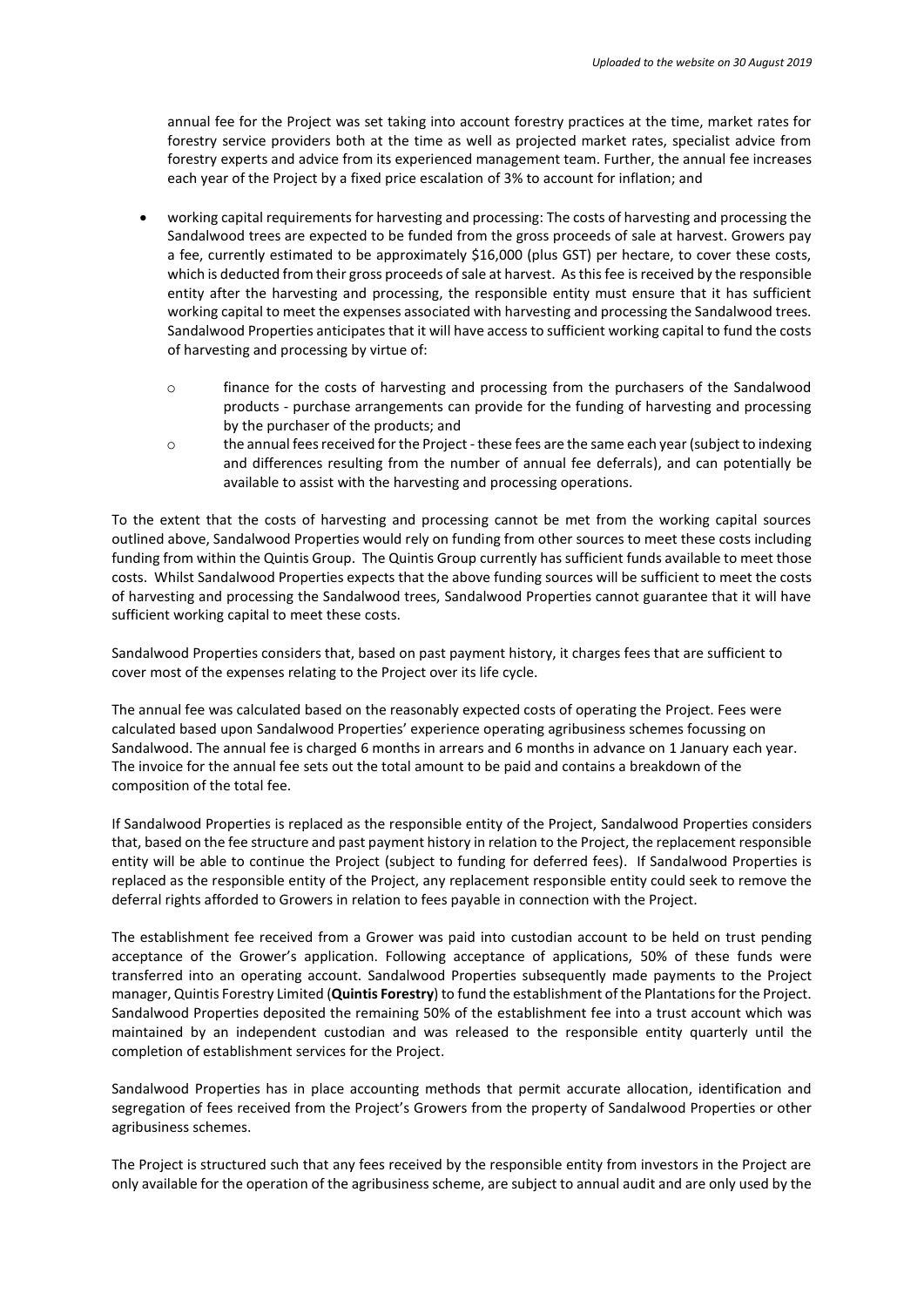responsible entity to meet any expenses that are incurred in the operation of the agribusiness scheme during the period to be covered by the payment, including the portion of the responsible entity's fees that is proportionate to its duties that have been properly performed during that period.

The fees received by the responsible entity from Growers in the agribusiness scheme could theoretically be taken by creditors of the responsible entity if the responsible entity is wound up or is subject to administration before the responsible entity has met the expenses that relate to the operation of the agribusiness scheme for the relevant period and performed its obligations in relation to the agribusiness scheme.

One year's annual fee and rent was also paid upfront by Growers and deposited by Sandalwood Properties into a trust account maintained by an independent custodian. In accordance with the Project documentation, these funds will be applied either:

- in satisfaction of the annual fee and rent payable in Year 14 of the Project; or
- in satisfaction of the next year's annual fee and/or rent if the responsible entity or Quintis Leasing becomes insolvent and is therefore are unable to pay for the ongoing services and/or rent (as applicable) and the Growers pass the necessary resolution.

## **Benchmark 2 – Responsible entity or related party ownership of interests in the agribusiness scheme** *Description: The responsible entity and its related parties own less than 5% in aggregate by value of the interests in the agribusiness scheme except for any interests acquired through the default by a member of the agribusiness scheme.*

Sandalwood Properties satisfies Benchmark 2.

Explanation: Sandalwood Properties and its related parties did not apply for Sandalwood Lots in the Project. Sandalwood Properties and/or its related parties either do not own or own less than 5% in aggregate by value of the interests in the Project (excluding any interests acquired through the default by a Grower of the Project). In relation to interests acquired by the Quintis Group other than through the default of a Grower in the Project, the Quintis Group does not have any policy on ownership of interests in the agribusiness scheme in place other than the fact that the Quintis Group does not apply for Sandalwood Lots in its agribusiness schemes.

#### **Benchmark 3 – Annual reporting to members**

*Description: The responsible entity provides members with a report at least annually that contains relevant scheme-specific information.* 

Sandalwood Properties satisfies Benchmark 3.

Explanation: Sandalwood Properties prepares annual audited accounts for the Project and provides Growers with access to the annual audited accounts, including by posting them on the Quintis website. These annual accounts include an outline of the work undertaken on the plantations and include a status report on the health of the plantations by an independent expert forester.

The audited accounts do not include a valuation of the Indian Sandalwood trees. This is because the trees are property held by the grower and are not scheme property for the Project. Growers are able to access an estimated range of the potential future value at harvest of their investment as well as the key assumptions required to assess value. Growers are required to download a disclaimer, sign and return to Quintis in order to obtain this information.

#### **Benchmark 4 – Experts**

*Description: Where the responsible entity engages an expert to provide a professional or expert opinion on the agribusiness scheme, and the expert opinion is disclosed to retail investors in a way that may lead them to place reliance on the expert's expertise, the responsible entity only engages an expert that is independent.* 

Sandalwood Properties satisfies Benchmark 4.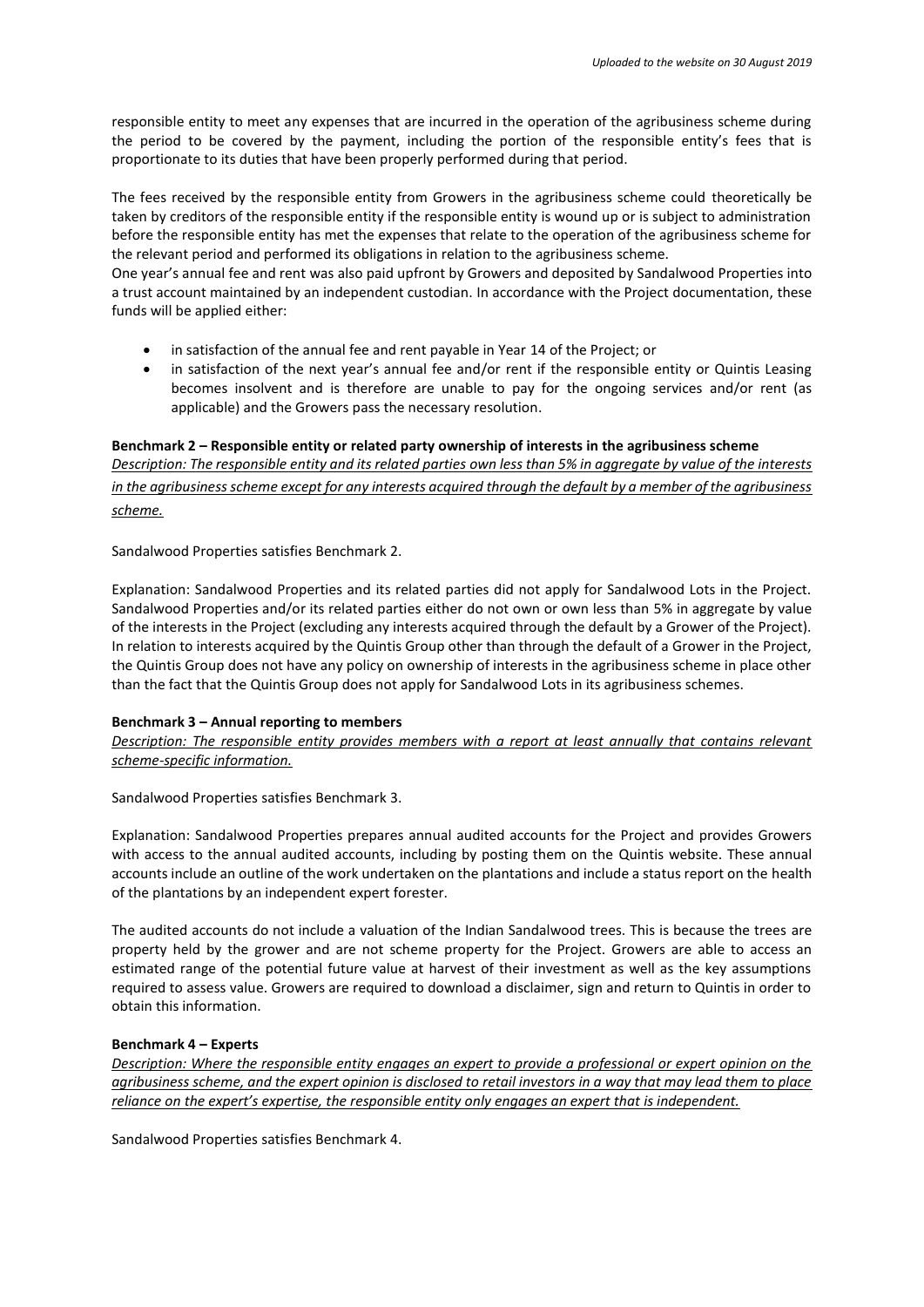Explanation: The PDS contained an Expert Forester's Report prepared by Fremlin Consulting and an Expert Sandalwood Market Report prepared by H.S. Anantha Padmanabha. Further information is set out in the PDS.

#### **Benchmark 5 – Appointing and monitoring service providers**

*Description: The responsible entity only engages key service providers (whether directly or indirectly on behalf of the agribusiness scheme investors) necessary for the operation of the agribusiness scheme where:* 

*(a) the engagement is subject to a written agreement approved by the board of the responsible entity in accordance with a documented policy;* 

*(b) the agreement is subject to annual review against set performance criteria or measures; and* 

*(c) the agreement is subject to certification by the board, at the time each agreement is entered into, that the agreement is on an arm's length basis.*

Sandalwood Properties does not satisfy all of Benchmark 5.

Explanation: Quintis Forestry, the specialist Sandalwood plantation manager within the Quintis Group, is the key service provider for management of the Project. Further details of Quintis Forestry's experience are set out below.

Quintis Forestry acts pursuant to the Plantation Management Agreement between Sandalwood Properties and Quintis Forestry. A summary of the key terms of the Plantation Management Agreement is as follows:

- Sandalwood Properties appointed Quintis Forestry to carry out the Services with respect to the Project. Quintis Forestry agreed to perform all of the Services;
- Quintis Forestry will provide Sandalwood Properties on or before 31 October and 30 April in each financial year after the end of the Establishment Period a report containing a review of the timber operations on the Plantation during the relevant period;
- Quintis Forestry will make available to Sandalwood Properties all of the books of Quintis Forestry relating to the Project;
- Quintis Forestry will regularly monitor and whenever required by Sandalwood Properties, report on all relevant key provisions of the Lease and Management Agreement;
- Quintis Forestry must provide Sandalwood Properties with an appropriate action plan to address any issues identified in any expert's reports as requiring attention; and
- In consideration of Quintis Forestry performing the Services, Sandalwood Properties shall pay Quintis Forestry an amount of \$50,000 per hectare during the Establishment Period, and \$4,500 per hectare for each of years 2 to 14. Sandalwood Properties may also pay a bonus to Quintis Forestry if it successfully completes the Services, provided that any such bonus be paid on reasonable commercial terms in accordance with Section 210 of the Corporations Act 2001 (Cth):

In terms of the execution of the Plantation Management Agreement, it was executed by a director and secretary or two directors. The Plantation Management Agreement contains standard industry terms with respect to provision of plantation management services, and the payment of reasonable fees in consideration of the services provided by Quintis Forestry.

Quintis Forestry engages contractors to perform certain services, which are managed by Quintis Forestry. The Compliance Plan sets out procedures in relation to the appointment and monitoring of external service providers.

Quintis Forestry is an experienced manager of Indian Sandalwood plantations and currently manages Sandalwood plantations across northern Australia covering a total area of over 12,500 hectares. Quintis Forestry has qualified and experienced professional staff in relevant disciplines.

Quintis Forestry's operations are subject to review and monitoring within the Quintis Group including the following:

• Key performance indicators have been set for all managers employed in Quintis Forestry's forestry operations, which are assessed regularly;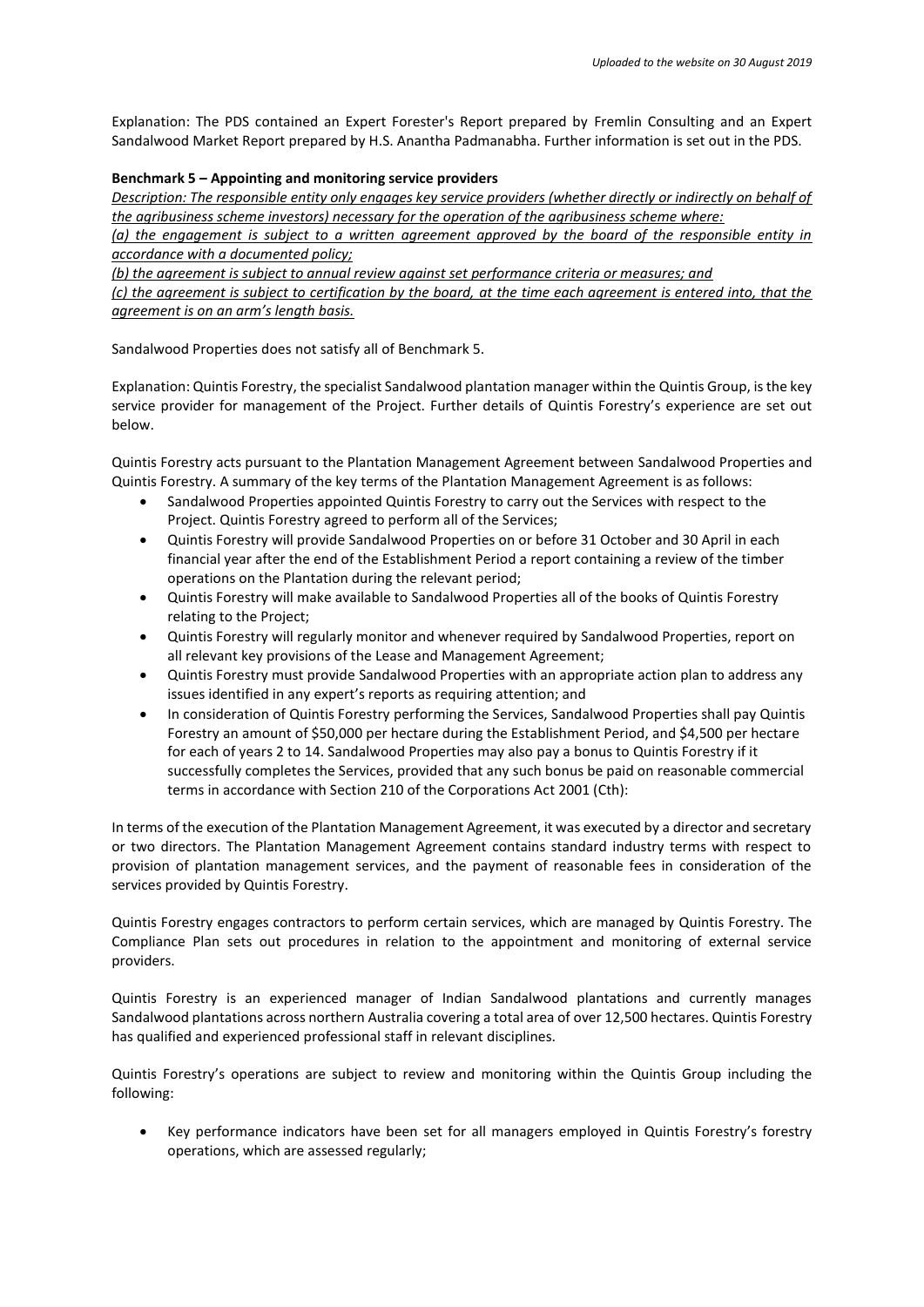- The Forestry division regularly reports to the Board on the current status and progress of Quintis Forestry's forestry operations; and
- A senior forester expert endeavours to perform regular inspections of the plantation and they are accompanied by a senior manager and the regional manager and/or plantation manager.

#### **Disclosure Principle 1 – Investor financing arrangements**

#### *Description:*

*If the responsible entity or a related party is providing finance, or expects to receive payment for arranging finance, for investors in the agribusiness scheme to fund an investment into the scheme, the responsible entity should clearly and prominently disclose in the PDS:* 

*(a) the details of the financier;* 

*(b) any amounts paid to the responsible entity or related party in relation to the finance;* 

*(c) that the investor should obtain and read the finance agreement before entering into the finance facility; and (d) unless the proposed finance facility is non-recourse, that the investor will remain liable to repay the amount lent or made available under the finance agreement should the scheme fail.* 

*The responsible entity should also ensure that, as far as practicable, investors receive a copy of the finance agreement before entering into the finance facility.* 

Sandalwood Properties satisfied Disclosure Principle 1 with respect to the 12 Month Interest Free Loan.

Sandalwood Properties did not satisfy all of Disclosure Principle 1 with respect to the long-term finance option offered to Growers due to the fact that the amounts paid to the responsible entity or related party in relation to such finance were not disclosed in the PDS. These amounts were however disclosed in the principal and interest loan application form.

Explanation: Please refer to the PDS for information on the 12 Month Interest Free Loan. In relation to the longterm finance option that was offered to Growers, information was disclosed to Growers as part of a finance documentation package which was provided to Growers seeking finance. This package included an application form, loan agreement and terms applicable to the loan and associated security.

### **Disclosure Principle 2 – Track record of the responsible entity in operating agribusiness schemes** *Description:*

*The responsible entity of an agribusiness scheme should disclose the experience and resources it has available to operate the agribusiness scheme and the agribusiness enterprise.* 

*Where the responsible entity has operated other agribusiness schemes, it should disclose:* 

*(a) the number of agribusiness schemes it currently operates;* 

*(b) the types of agribusiness scheme being operated;* 

*(c) the period of time that it has been operating the agribusiness schemes; and* 

*(d) whether any of the agribusiness schemes operated by the responsible entity have produced, or are producing, positive returns net of contributions for the investors in those agribusiness schemes.* 

Sandalwood Properties satisfies Disclosure Principle 2.

#### Explanation:

The resources and experience of Sandalwood Properties (as responsible entity) and Quintis Forestry (as plantation manager) are summarised below.

Sandalwood Properties is currently the responsible entity of 11 retail agribusiness schemes, all of which are Indian Sandalwood plantation projects. In additional to these, the Quintis Group manages other Indian Sandalwood plantation schemes both for itself and also on behalf of sophisticated and institutional investors.

The Quintis Group has been operating Sandalwood projects since 1999 and the plantation manager, Quintis Forestry, has been managing Sandalwood projects since 1999.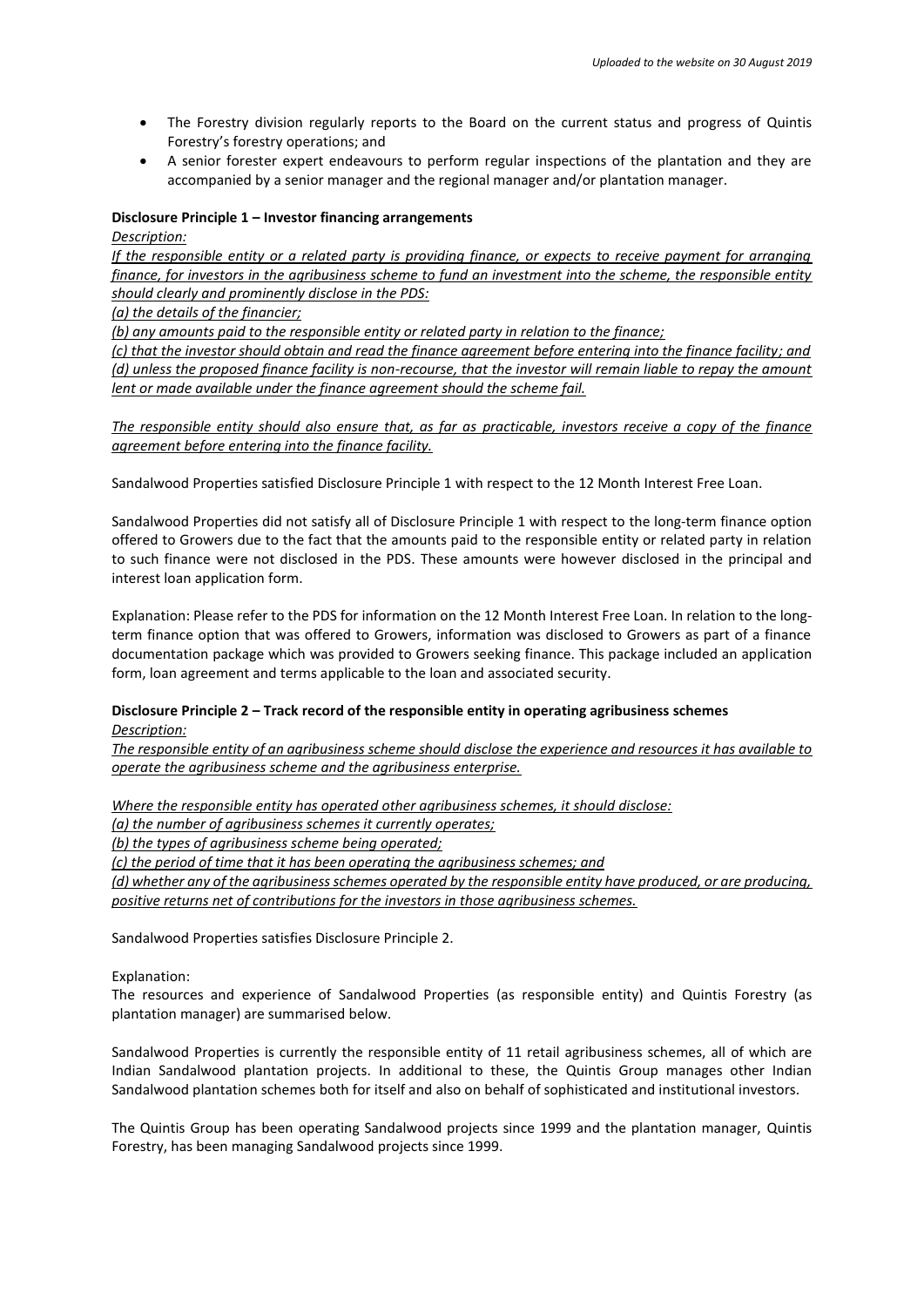Quintis Forestry has a specialist management team comprising professionals with expertise in areas including forestry and nursery management, research and development, human resources, financial management, environmental, quality and OHS management and infrastructure management.

The financial resources of Sandalwood Properties as the responsibility entity include the upfront and annual fees paid by Growers. Sandalwood Properties also has access to funding through the Quintis Group. Following the October 2018 recapitalisation, Sandalwood Properties is a subsidiary of Quintis (Australia) Pty Limited (**Quintis Australia**) which in turn is a 100% subsidiary of Quintis Holdco Pty Limited (**Quintis Holdco**), a new privately held company.

Sandalwood Properties commenced annual harvests of Indian Sandalwood plantations operated by the Quintis Group in September 2013. The first two projects harvested were East Kimberley Sandalwood Project No.1 and TFS Sandalwood Project No.2. Although the majority of investors in East Kimberley Sandalwood Project No.1 received a return on investment before tax and before financing costs, due to poor yields achieved for the plantation not all investors in the first two projects achieved a positive net return net of contributions. The third project, TFS Sandalwood Project 2000, was harvested in 2016. The returns for investors in the TFS Sandalwood Project 2000 were improved from the earlier projects resulting in positive returns to investors.

Further information on Sandalwood Properties' resources is available on the Quintis website [\(www.quintis.com.au\)](http://www.quintis.com.au/).

Please also see the PDS.

#### **Disclosure Principle 3 – Responsible entity's financial position**

*Description:* 

*The responsible entity should disclose a summary of its financial position in any PDS, including details of any known unfunded obligations in respect of the schemes it operates.*

*The responsible entity should disclose if it:* 

*(a) is reliant on funding from external or related parties to perform the functions and obligations to members in relation to the agribusiness scheme;* 

*(b) has entered into guarantees or indemnities with external or related parties; or (c) is a member of a tax consolidation group.* 

*It should also disclose the measures it has in place to address the risks arising out of these arrangements to its financial position and its ability to meet its obligations in relation to the agribusiness scheme.* 

*If the responsible entity is reliant on funding from external or related parties to perform its functions and fulfil its obligations in relation to the agribusiness scheme, it should disclose the extent of the reliance.* 

*If the responsible entity has entered into any quarantee or indemnity with external or related parties, it should explain:* 

*(a) what each guarantee or indemnity is, including the names of the parties to the guarantee; and (b) the potential implications of entering into these arrangements on the financial position of the responsible entity if the other parties are unable to meet their obligations.* 

*If the responsible entity is a member of a tax consolidation group, it should disclose details of: (a) whether a tax-sharing agreement is in place and the parties to the tax-sharing agreement; and (b) if no tax-sharing agreement is in place, the potential implications of not having this.* 

Sandalwood Properties satisfies Disclosure Principle 3.

Explanation:

The project fees are a key source of funding for the management of the Projects. As noted above, Sandalwood Properties is a wholly owned subsidiary of Quintis Australia which, in turn, is a wholly owned subsidiary of Quintis Holdco. A sum in excess of AUD\$100m is available for the group's working capital requirements. As such, Sandalwood Properties has multiple avenues of funding through the Quintis Group. Further, the Quintis Group's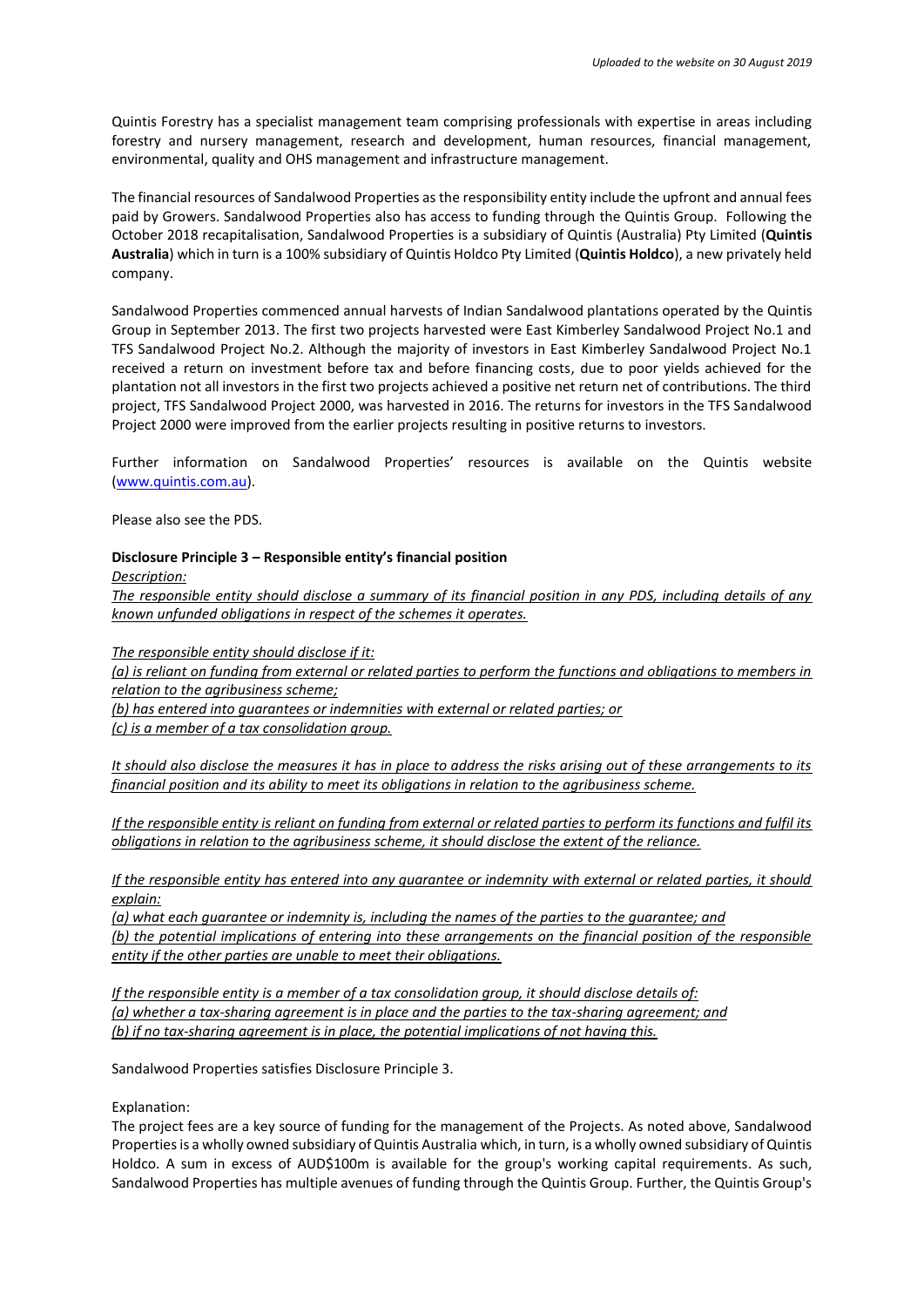vertically integrated business model generates cash-flow from multiple sources, including non-MIS forestry management and sandalwood oil production and sales.

The Quintis Group will elect to form a new income tax consolidated group under the Tax Consolidation Regime. Each entity in the Quintis Group recognises its own current and deferred tax liabilities, except for any deferred tax liabilities resulting from unused tax losses and tax credits, which are immediately assumed by the parent entity. The current tax liability of each Quintis Group entity will then subsequently assumed by the parent entity. Quintis Holdco and its Australian subsidiaries (including Sandalwood Properties) will be parties to a tax-sharing agreement once the tax consolidated group is formed.

Sandalwood Properties is subject to a limited recourse guarantee in relation to the secured debt of the group. The guarantee is limited to the land and buildings owned or leased by Sandalwood Properties. No project assets form part of the guarantee.

#### **Disclosure Principle 4 – Land, licences and water**

*Description:* 

*The responsible entity should disclose the arrangements entered into to secure rights of access or tenure to the resources and infrastructure required to operate the agribusiness scheme, including any land, licences or leases, and water required, and whether these arrangements: (a) provide for access for the life of the agribusiness scheme; and (b) are entered into on an arm's length basis.* 

*The responsible entity should disclose:* 

*(a) the risks associated with these arrangements;* 

*(b) the consequences of a failure by the responsible entity to pay amounts due under these arrangements, and any breaches of these arrangements or agreements underlying these arrangements; and* 

*(c) any measures the responsible entity has implemented, or will implement, to address these risks.* 

*The responsible entity should disclose the identity, where known, of the owner of the resources and infrastructure referred to in the first paragraph above, the terms of use and whether security has been given over these assets.* 

*The responsible entity should disclose (where applicable) for any leases, licences, rights or infrastructure required for the operation of the agribusiness scheme:* 

*(a) whether the responsible entity treats the leases and licences or rights as scheme property;* 

*(b) the identity of the parties to the leases, licences and/or rights; and* 

*(c) whether any action in relation to a lease, licence or right needed for the operation of the agribusiness scheme, which is not an obligation of the responsible entity, could endanger the relevant lease, licence or right. Disclosure should clarify the risk of this occurring and how it may affect the agribusiness scheme.*

*If land, licences or water assets are, or are proposed to be, used as security for borrowings by the responsible entity, the responsible entity should disclose the level of actual or proposed gearing, and the risks associated with this gearing, in the PDS and in the report provided to members under Benchmark 3.* 

Sandalwood Properties does not satisfy all of Disclosure Principle 4.

#### **Land**

The Project is operated over land owned by unrelated third parties. The owner of the land leases the land to Quintis Leasing pursuant to a head lease which is on customary and on arm's length terms. The head lease permits the land to be sub-leased to Growers for the purpose of commercial silviculture of Sandalwood trees.

Quintis Leasing then sub-leases the land to the Growers pursuant to the Lease and Management Agreement, the terms of which are summarised in the PDS. It is ensured that before Lease and Management Agreements are entered into, commercial silviculture of Sandalwood trees is a permitted use of the land under any relevant agreement or law.

Growers are provided with access to the underlying land for the life of the Project.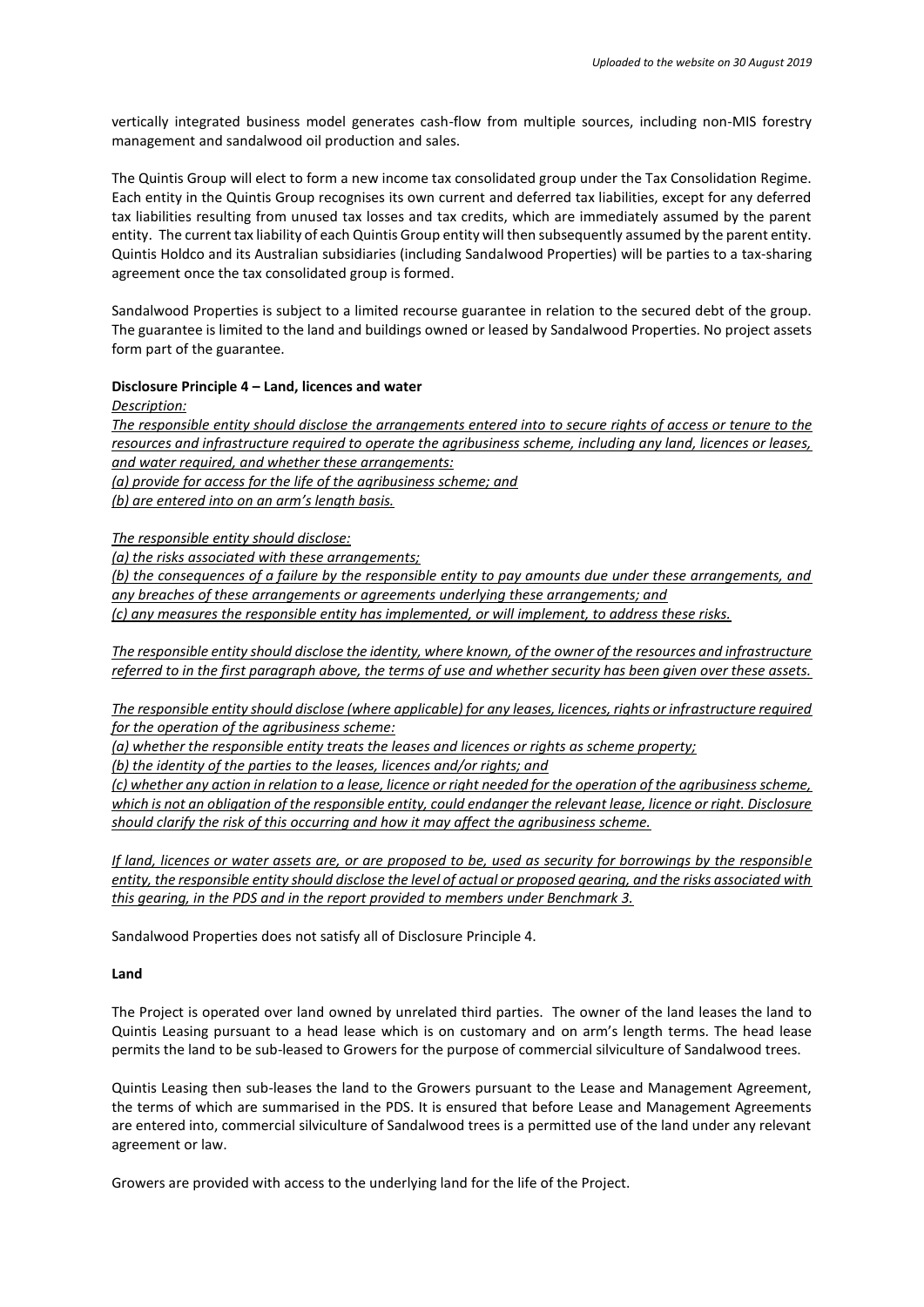The main risks associated with land infrastructure for the Project and the measures adopted by Sandalwood Properties to address these risks are set out below:

- secured land if land used in the Project is subject to a mortgage then there is a risk that any failure to repay the secured moneys could result in the enforcement of the security (for example, by the sale of the secured land). Growers' rights to use the land the subject of the Project have sought to be protected by Quintis Leasing registering a sub-lease against the title of the land with the relevant government department, with the intent that any transfer of the land will be subject to the Growers' leasehold interest in the land. Growers have a sub-lease of the relevant land however and to the extent that the relevant head-lease is terminated or is otherwise invalid, this could affect the proprietary rights of Growers;
- breach of head lease in relation to land used in the Project that is owned by unrelated third parties, if Quintis Leasing breaches a material term of a head lease and is unable to rectify the breach within the time frame permitted by the head lease, there is a risk that the registered holder of the land may be entitled to terminate the head lease which may result in the consequent termination of the Growers' sub-leases and ability to use the land for the Project. The main obligation of Quintis Leasing under the head lease is the obligation to pay rent. To mitigate the risk of a default by Quintis Leasing of its payment obligations, there are multiple avenues of funding through Quintis. The Quintis Group also manages this risk by seeking to negotiate and include limited termination rights and dispute resolution mechanisms in each head lease. The Quintis Group has processes in place to ensure that all head leases are correctly administered in accordance with their terms; and
- land unsuitable for commercial silviculture of Sandalwood trees there is the risk that the land allocated for the Project is unsuitable for commercial silviculture of Sandalwood trees, which in turn would reduce Growers' returns. The Quintis Group undertook due diligence enquiries and research and development studies as to the land's suitability for the commercial silviculture of Sandalwood trees before acquiring it and then allocating it for use in the Project.

If a Grower elects to defer the payment of annual Rent, Sandalwood Properties will fund the relevant payments on behalf of the Grower in return for a percentage of the Gross Proceeds of Sale.

#### **Water Infrastructure**

The Project accesses water in the Douglas Daly regions in the Northern Territory. Water infrastructure is provided through bores leased and maintained by the Quintis Group on land leased from third parties. The bores are owned by the third party land owner. Water supply is regulated by licences issued by the Department of Land Resource Management, and a nominal licence fee is payable. The arrangement is on arms' length terms.

The risks associated with the water arrangements for the Project and the measures adopted by Sandalwood Properties to address these risks are set out below:

- Failure by the Quintis Group to pay the fees due for fixed and volumetric charges is a risk as failure to pay will result in the water supply ceasing. However, failure to pay does not mean the Quintis Group loses the water entitlement or access to infrastructure and once any outstanding payment is satisfied the water supply is reinstated. In addition, the Quintis Group is in a strong financial position and there is no reason why volumetric and fixed charge fees would not be paid by the Quintis Group;
- In the case of water arrangements in the Northern Territory, the Department of Land Resource Management issues water licences for a 10-year period in return for a nominal licence fee. All water usage is determined on an annual basis through an allocation process that dictates how much water each licence holder is able to use in the relevant water year. The risk to Growers in the Project is that water allocation in any given year may be insufficient and the decision of the Department in relation to renewing licences after the expiration of the 10-year period is unknown. Therefore there is no guarantee that water allocations will be sufficient or that water licences will be for the life of the Project.
- Water supply in the Northern Territory is regulated on a seasonal basis. Different water authorities determine the level of allocations for any given year at a defined point and then allocate the amount of water that can be used against the licence that a licence holder possesses. The annual allocations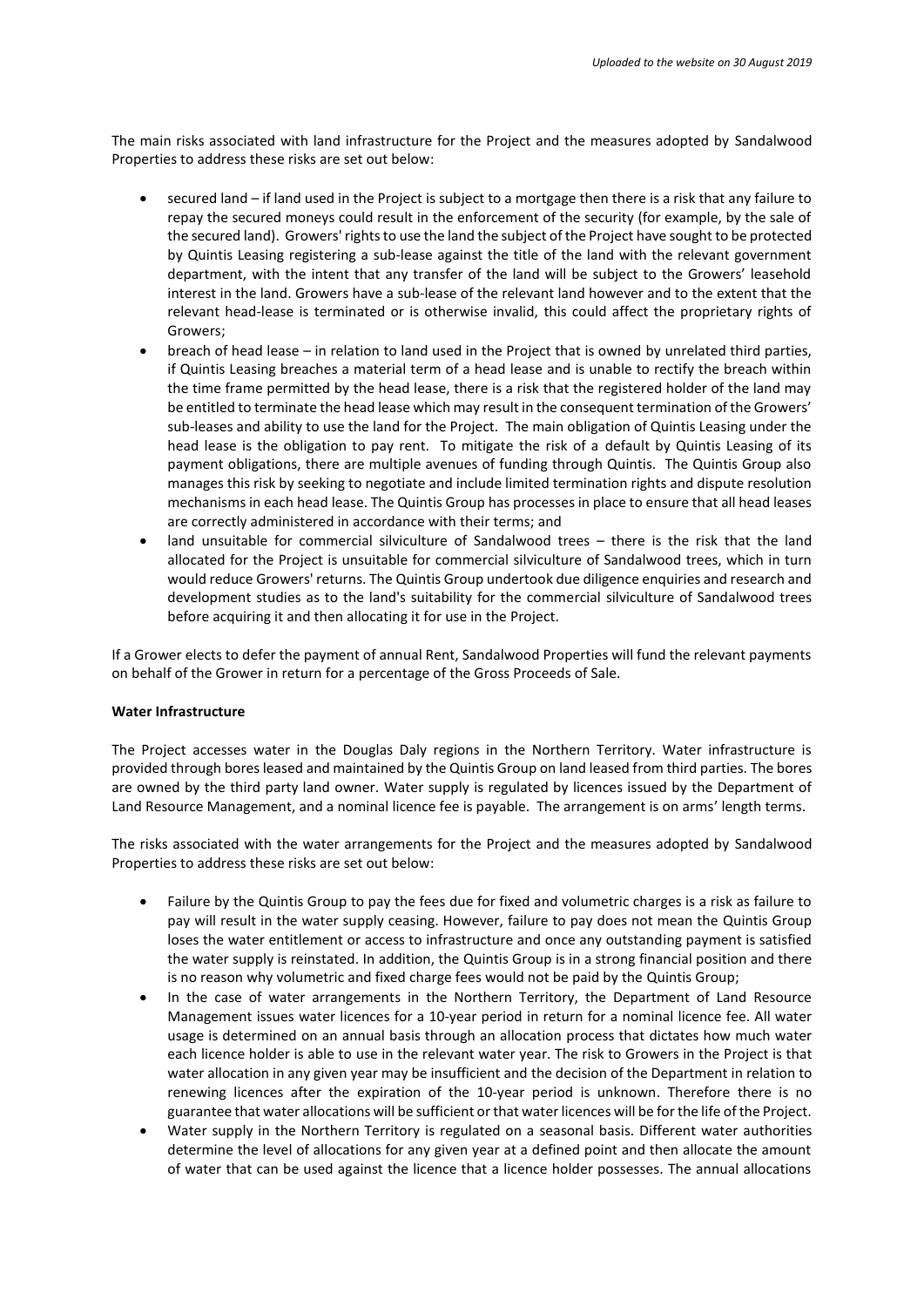are determined by the previous usage, current water storage volumes and rainfall recharge into the catchment system. If there is successive drought weather then annual allocations can be reduced. Sandalwood Properties' entitlement to water is held by Sandalwood Properties in its personal capacity. To the extent that there is a change in the responsible entity of the Project, this water entitlement would not be transferred to the new responsible entity.

No Project assets will be charged. Sandalwood Properties granted a charge to BTA Institutional Services Australia Pty Ltd as the trustee under a secured bond debt facility entered into with the Quintis Group in 2011 (that charge has been transferred to a replacement collateral trustee pursuant to the October 2018 recapitalisation). The charge excludes property or assets that are the subject of a trust or managed investment scheme. The recapitalisation further provides for a release of that charge in relation to property other than any land or buildings owned or leased by Sandalwood Properties. If Quintis Australia defaults on its payments under the bonds or otherwise breaches the terms of the bonds, the security can only be enforced against the relevant land and buildings.

The land leases and water assets of the Project are not treated as property of the Scheme.

#### **Disclosure Principle 5 – Replacement of the responsible entity**

*Description:* 

*The responsible entity should disclose whether there are any restrictions on the ability of any replacement responsible entity to access the resources required to continue to operate the agribusiness scheme (including but not limited to any leases, licences, land, water and money held for the purposes of operating the scheme).* 

#### *The responsible entity should disclose:*

*(a) whether the responsible entity or related parties are eligible for any payment or fee that is payable if the responsible entity is replaced, or is to be replaced, and, if so, the amount or method for calculation of this fee; (b) the effect of a change in responsible entity on any agreements entered into between investors and the responsible entity or other parties in relation to the agribusiness scheme;* 

*(c) any obligation to repay fees already paid to the responsible entity to the incoming responsible entity if the responsible entity changes; and* 

*(d) the risk to, and impact on, investors if the responsible entity changes.* 

Sandalwood Properties does not satisfy all of Disclosure Principle 5.

#### Explanation:

Growers are entitled to defer payment of plantation management costs, on the basis that the responsible entity meets those costs in exchange for earning a share of the proceeds of harvest. Sandalwood Properties obtains funding from other members of the Quintis Group to enable it to meet those ongoing costs. In the event that a replacement responsible entity was appointed, it would not have access to funding from other members of the Quintis Group and the replacement would need to seek its own source of funding to meet the costs associated with operating the scheme.

In relation to agreements entered into by Sandalwood Properties as the responsible entity of the Project, these agreements will have effect as if the new responsible entity was a party to it, were referred to in it or had or might have acquired a right, obligation or liability under it (pursuant to section 601FT of the Corporations Act). There are no payments or fees that are payable to a member of the Quintis Group that are triggered if Sandalwood Properties is replaced as the responsible entity of the Project.

However, a replacement responsible entity would need to negotiate commercial terms with the Quintis Group if it wished to access:

- the water rights, which are held by Sandalwood Properties in its personal capacity; or
- access to infrastructure which is not on the leased land;